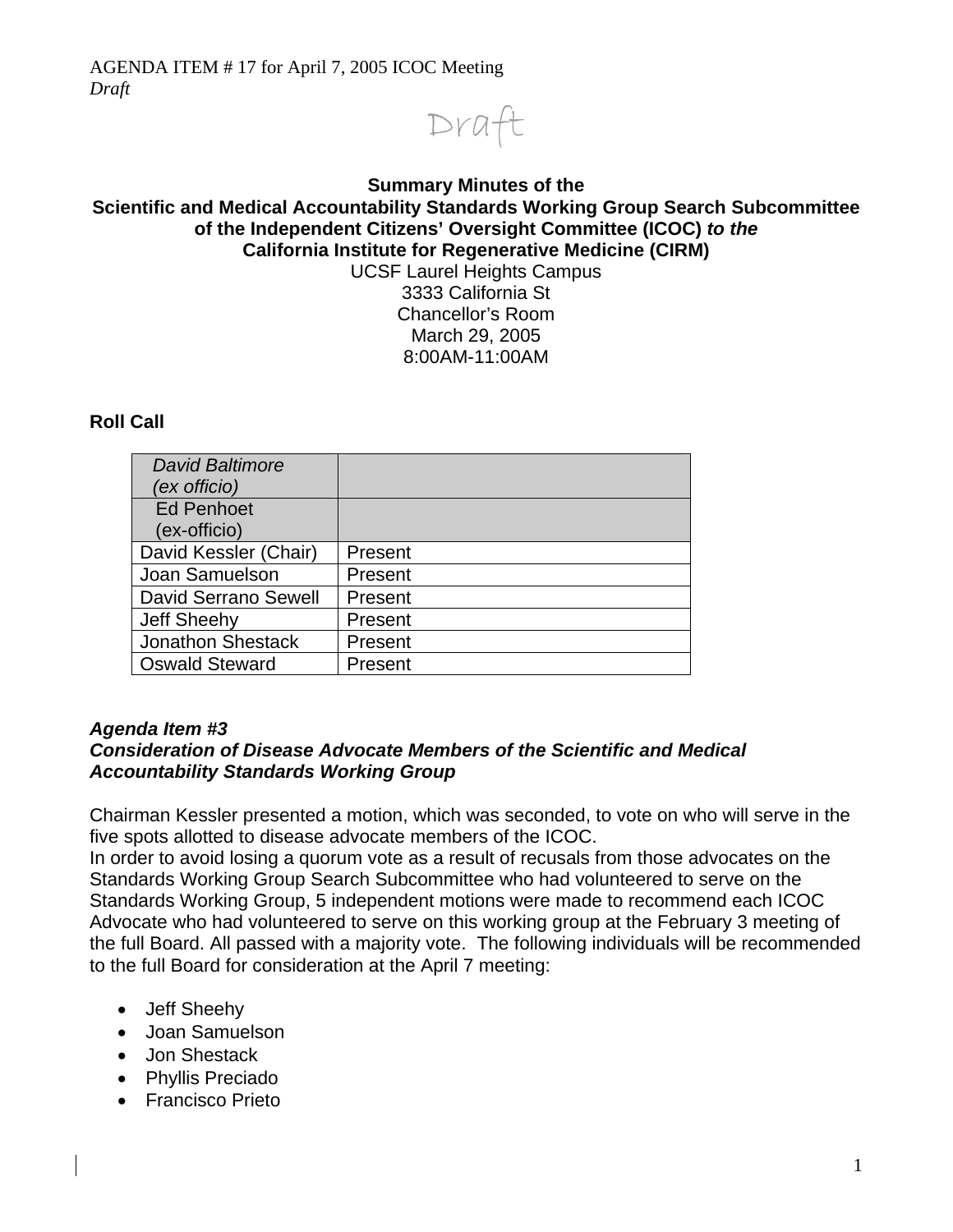AGENDA ITEM # 17 for April 7, 2005 ICOC Meeting *Draft* 

Draft

#### **Comments from the Members:**  None

**Comments from the public:**  None

#### *Agenda Item #4 Consideration of the Ethicist members of the Scientific and Medical Accountability Standards Working Group***.**

Chairman Kessler invited each of the members of the subcommittee to present the ethicist candidates whom they felt most strongly about. Each member of the subcommittee had been asked to be prepared to present *a minimum* of 2 candidates to the subcommittee including each candidate's credentials and reasoning for why he/she would make a strong contribution to the Standards Working Group.

### **Comments from the Members:**

Joan Samuelson: Felt very strongly that she did not have enough information on the candidates other than those which were on her list to vet and felt insufficiently informed to make a final decision on candidates at this meeting. Ms. Samuelson suggested that the subcommittee adopt a more deliberative process and defer final decision-making until a later date to accommodate additional information gathering. She voiced an objection to the format in which she had received the candidates' information and general frustration with the compressed timeline to complete this task. (Chairman Kessler acknowledged these concerns and requested in the interest of moving forward, that the group continue with the task at hand to see what types of candidates emerged after which further process decision would be made).

- Samuelson/Sheehy recommended Ted Peters and Alta Charo
- Os Steward recommended Bernard Lo, Norman Fost, and Laurie Zoloth.
- Kessler/Serrano Sewell recommended Harriet Rabb and Patricia King

# **Comments from the public:**

### Public comment 1:

Request to consider the nomination of Barbara Koenig and consider the value to the committee of having an anthropologist/social scientist's approach to the ethical questions raised by SCR.

### Public comment 2:

A request made by Jesse Reynolds, a representative of the Center for Genetics and Society that the subcommittee consider the nomination of Paul Billings given his diverse experience as a researcher and founder of 2 independent biotech companies.

# **Comments from the Members:**

Jon Shestack arrived after Dr. Steward made his recommendations to the committee and requested the subcommittee consider Paul Billings to serve on the Working Group—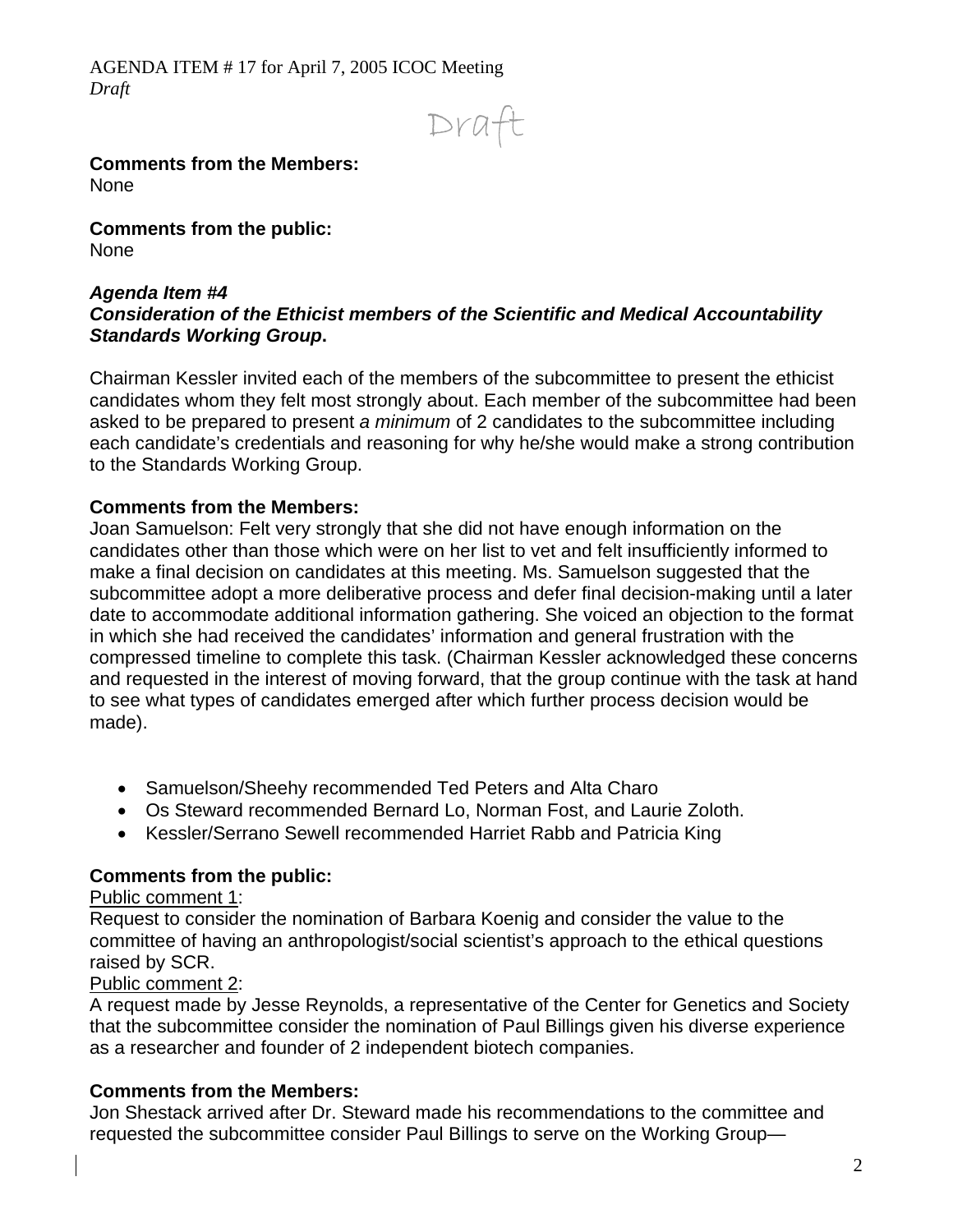Draft

acknowledging the fact that Billings opposed Proposition 71, Shestack thought he might bring a valuable perspective to this working group. Shestack echoed Joan Samuelson's concerns about this committee's process of identifying candidates and the compressed timeline in which the subcommittee was asked to carry out this task, as well as frustration at the fact that there was a different expectation for the Grant Search Subcommittee, of which he is also a member. As a result, Shestack was unprepared to speak fully on the individual candidates because he had thought this was a planning meeting as opposed to a meeting at which final recommendations be made. Shestack suggested a more deliberative process. Chairman Kessler acknowledged public and board member comments and commented that the subcommittee had recommended some very strong candidates and requested the subcommittee's permission to move forward in proceeding on voting on these candidates. Each subcommittee member was asked to write down the names of 2 candidates whom he/she felt strongly should be on the Working Group. The following candidates emerged from this voting process.

Bernard Lo Harriet Rabb Laurie Zoloth Harriet Rabb Ted Peters Alta Charo

In an effort to identify 4 of the 6 remaining candidates, Dr. Kessler invited the subcommittee to nominate candidate(s) whom they considered, without question, should be on the Standards Working Group. The committee reached consensus on the following individuals:

Bernard Lo Harriet Rabb

Member comment:

- As a third nomination was being presented, Jon Shestack objected to this consensusbuilding process with the concern that it may not be the most effective or fair way to build consensus.
	- o Chairman Kessler acknowledged this point and joined the subcommittee in recognizing that if they were not to proceed in this manner, they were limited in their ability to move forward.
- The question was raised as to whether Alta Charo has currently or plans to have a consultant contract with the CIRM.
	- o Zach Hall confirmed that, due to other obligations, Alta Charo is no longer in a position to serve as a consultant for the CIRM and would like to remain in consideration for membership on the Standards Working Group.

Chairman Kessler queried the subcommittee and members of the public to see if there were any individuals who fell in the same category as Rabb and Lo that were obvious and clear choices to serve on the working group.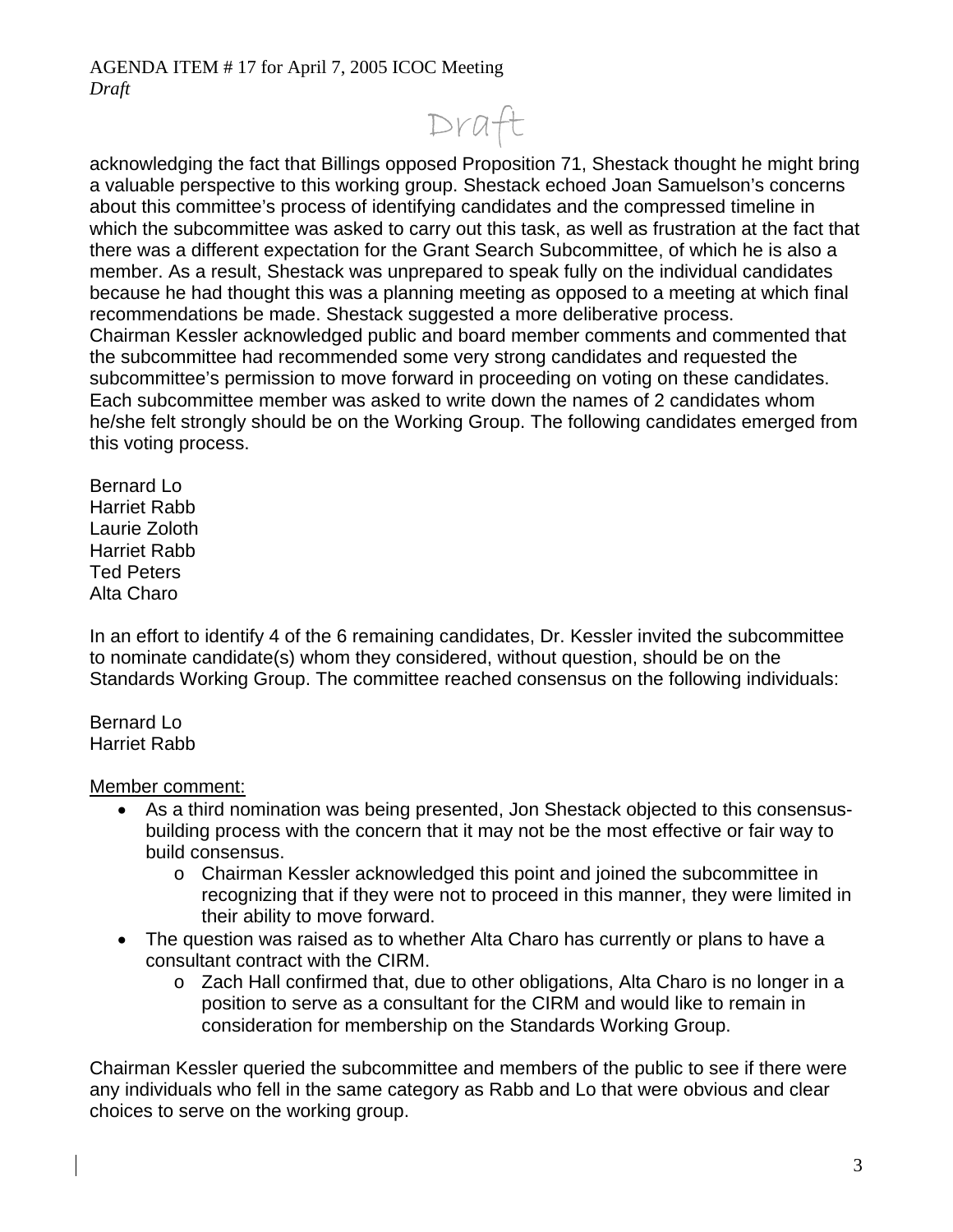Draft

Jon Shestack felt very strongly that in the absence of having more information on the rest of the candidates, he did not feel in a position to move any further in making a decision on the final 2 candidates.

David Serrano Sewell commented that the caliber of 6 candidates being considered was such that choosing any 4 of the 6 would result in a strong representation of ethicists on the Working Group and suggested that the committee move forward to another round of voting.

With the subcommittee divided in terms of how to proceed and with persistent resistance to moving forward with voting on another ethicist candidate, Chairman Kessler posed the following options, in an effort to see if the committee could move forward. The committee could either do another round of voting on the 6 ethicist candidates to see if the outcome revealed any change in the list of candidates OR defer voting on any further candidates and schedule another subcommittee meeting at a later date at which final candidates would be considered to allow the subcommittee to contact and interview the candidates.

The committee informally (No formal motion was made) voted to defer a final vote on all candidates until a future subcommittee meeting to be determined.

**A motion was made and seconded to put forth the 5 ICOC Disease Advocate members and 2 ethicists on whom the subcommittee has reached consensus (Lo and Rabb) to the full ICOC at the April 7 meeting** in the context of the Standards Working Group Search Subcommittee Progress Report. No action is expected of the ICOC. The recommendations for membership on the Standards Working Group are expected to be presented as a full slate to the ICOC at the May meeting of the full Board.

### **Comments from the Members:**

Given the fact that the committee has decided upon extending the review process to gather additional information on candidates, Jeff Sheehy reiterated Jon Shestack's request to consider Paul Billings candidacy among the selected pool of candidates.

### **Comments from the Public:**

None

# *Agenda Item #5*

*Consideration of the Scientist/Clinician members of the Scientific and Medical Accountability Standards Working Group* 

Member comments:

- Oswald Steward suggested that the list of scientist/clinician members be opened up to broader recruitment. As a clinician, he wasn't sure of the caliber of scientists being considered as candidates
	- o Dina Gould Halme reminded the committee of the process of identifying candidates and informed the committee that staff had done due diligence in